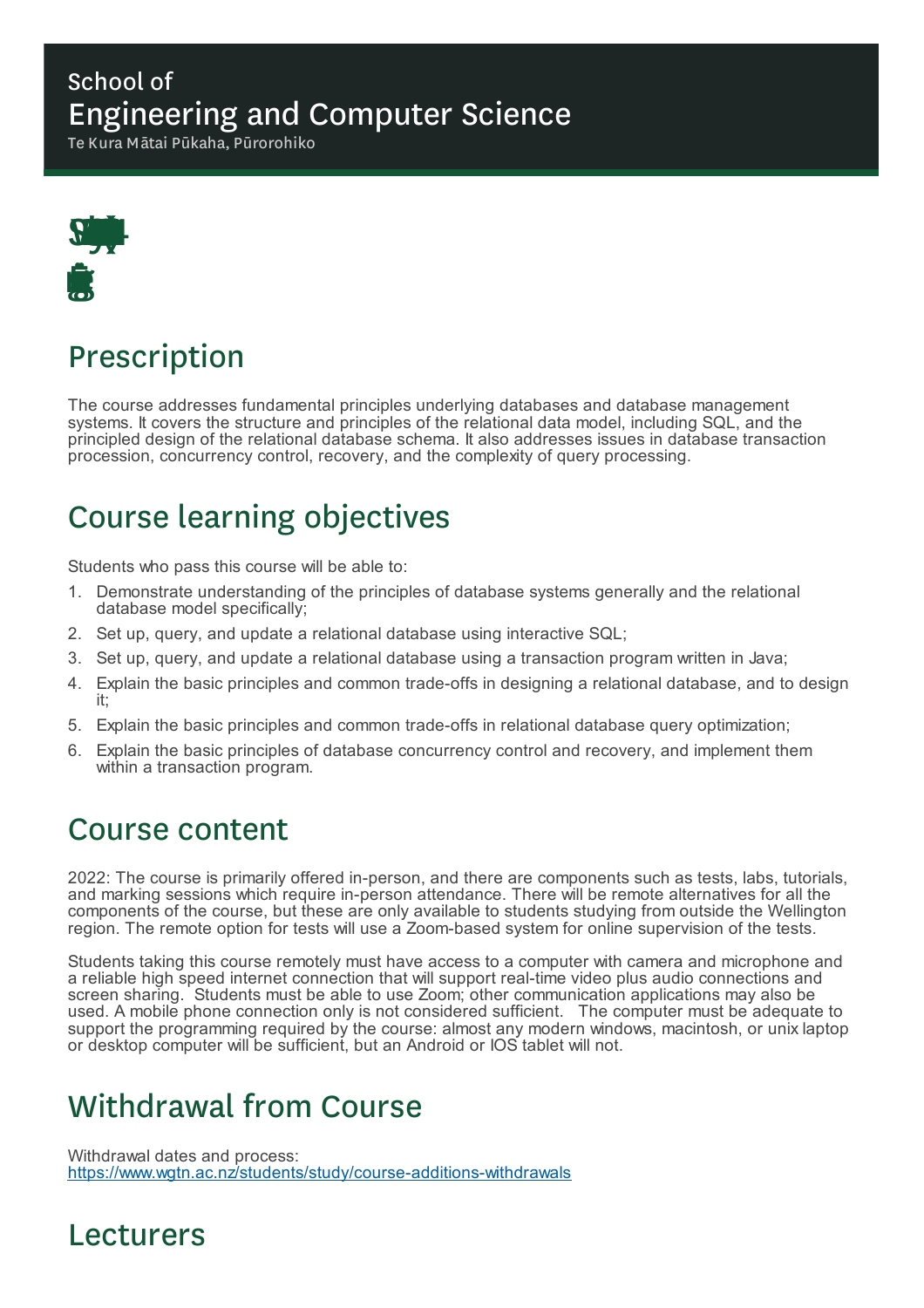#### Dr Hui Ma (Coordinator)

hui.ma@vuw.ac.nz 04 463 5657 CO 259 Cotton Building (All Blocks), Gate 7, Kelburn Parade, Kelburn

# Teaching Format

This course will be offered in-person and online. For students in Wellington, there will be a combination of in-person components and web/internet based resources. It will also be possible to take the course entirely online for those who cannot attend on campus, with all the components provided in-person also made available online.

During the trimester there will be three lectures per week. Some lecture times will be used for tutorials.

# Student feedback

Student feedback on University courses may be found at: www.cad.vuw.ac.nz/feedback/feedback\_display.php

# Dates (trimester, teaching & break dates)

- Teaching: 28 February 2022 03 June 2022  $\blacksquare$
- Break: 11 April 2022 24 April 2022  $\blacksquare$
- Study period: 06 June 2022 09 June 2022
- Exam period: 10 June 2022 25 June 2022

### Class Times and Room Numbers

#### **28 February 2022 - 10 April 2022**

- **Monday** 15:10 16:00 LT122, Cotton, Kelburn
- **Wednesday** 14:10 15:00 LT002, Hugh Mackenzie, Kelburn
- **Friday** 14:10 15:00 LT002, Hugh Mackenzie, Kelburn
- **25 April 2022 - 05 June 2022**
- **Monday** 15:10 16:00 LT122, Cotton, Kelburn
- **Wednesday** 14:10 15:00 LT002, Hugh Mackenzie, Kelburn
- **Friday** 14:10 15:00 LT002, Hugh Mackenzie, Kelburn

## Other Classes

There will be helpdesk sessions starting in week 2 in one of the school labs - details to be announced.

## Set Texts and Recommended Readings

#### Required

The textbook for SWEN 304 (available from Vic Books, or you can seek out alternate options or e-books from any publisher or supplier available to you) is:

R. Elmasri and S. Navathe, *Fundamentals of Database Systems; 6th/7th edition*, Pearson/Addison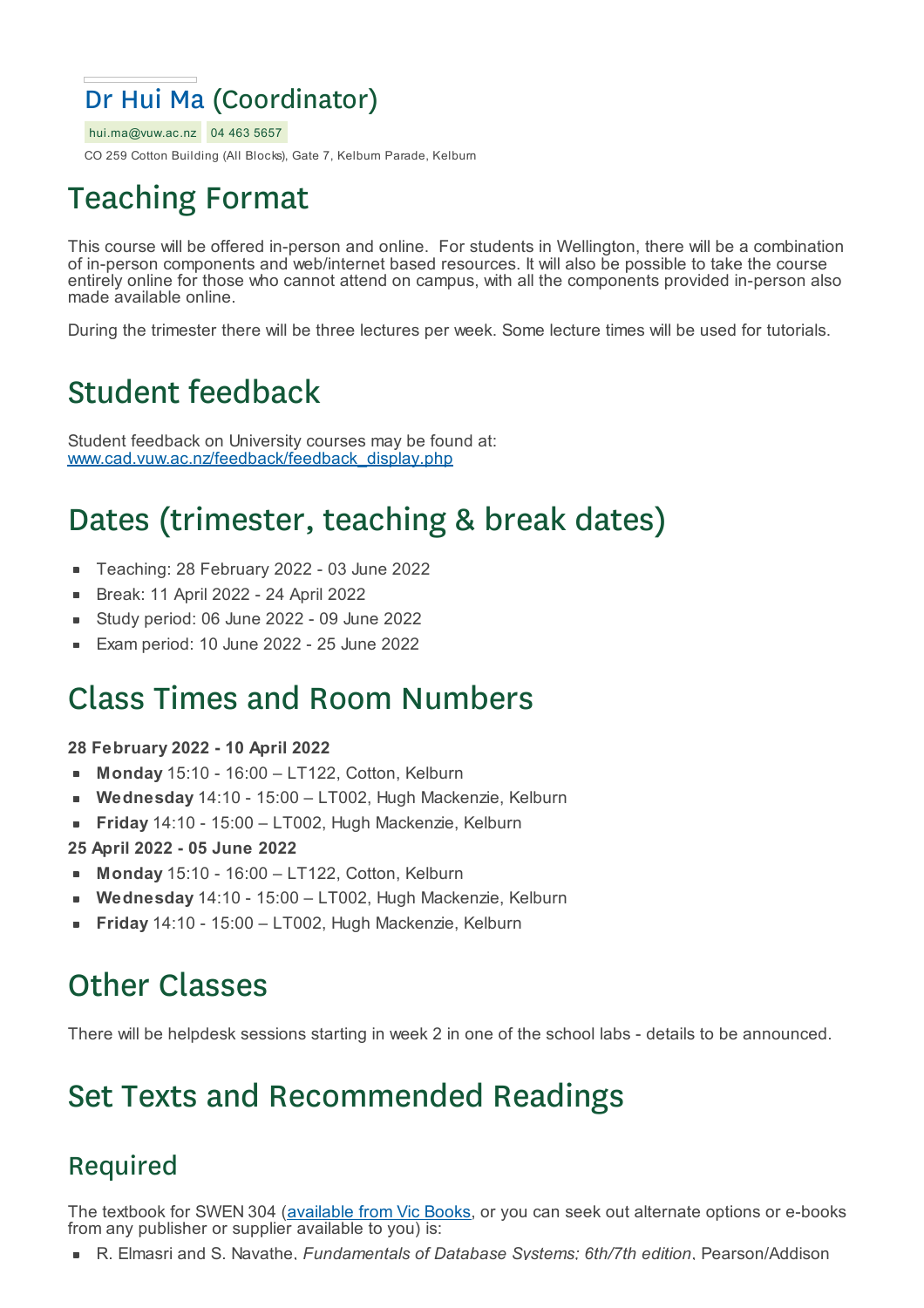#### Mandatory Course Requirements

In addition to achieving an overall pass mark of at least 50%, students must:

- achieve at least 40% of the overall marks for projects and assignments (i.e. 40%\*65 marks), to demonstrate achievement of all the CLOs of the course.
- achieve at least a **D** grade for the exam.

*If you believe that exceptional circumstances may prevent you from meeting the mandatory course requirements, contact the Course Coordinator for advice as soon as possible.*

#### Assessment

This course will be assessed through assignments, projects and a exam. The exam will be held in the assessment period of the trimester.

The assessment weights shown below are based on the assumption that we can do the exam in-person. If there is a lockdown during the exam the weight of the exam will be reduced from 35% to 20%, and the deducted 15% will be added to the weights of Assignment1-3, and Project 1-2.

| <b>Assessment Item</b> | Due Date or Test Date | CLO(s)           | <b>Percentage</b> |
|------------------------|-----------------------|------------------|-------------------|
| Assignment 1           | Week 5                | CLO: 1           | 15%               |
| Assignment 2           | Week 8                | CLO: 5           | 10%               |
| Assignment 3           | Week 11               | CLO: 4           | 10%               |
| Project 1              | Week 7                | CLO: 2           | 20%               |
| Project 2              | Week 12               | CLO: 3,6         | 10%               |
| Exam                   |                       | CLO: 1,2,3,4,5,6 | 35%               |

#### Penalties

Any assignment or project submitted after the due date will be penalized at the rate of 5% per day. Assignments that are more than one week late will not be marked.

#### Extensions

Approval to submit assignments and projects late without penalty will only be granted in exceptional circumstances whenever possible arranged prior to the due date. Medical and other excuses may be accompanied by a doctor's certificate.

#### Submission & Return

Unless otherwise instructed, assignments may be submitted via the School's electronic submission system or SWEN 304 assignment box on level 2 of the Cotton Building, and projects should be submitted via the electronic submission system. Marks and comments will be returned through the ECS marking system or via the course web pages.